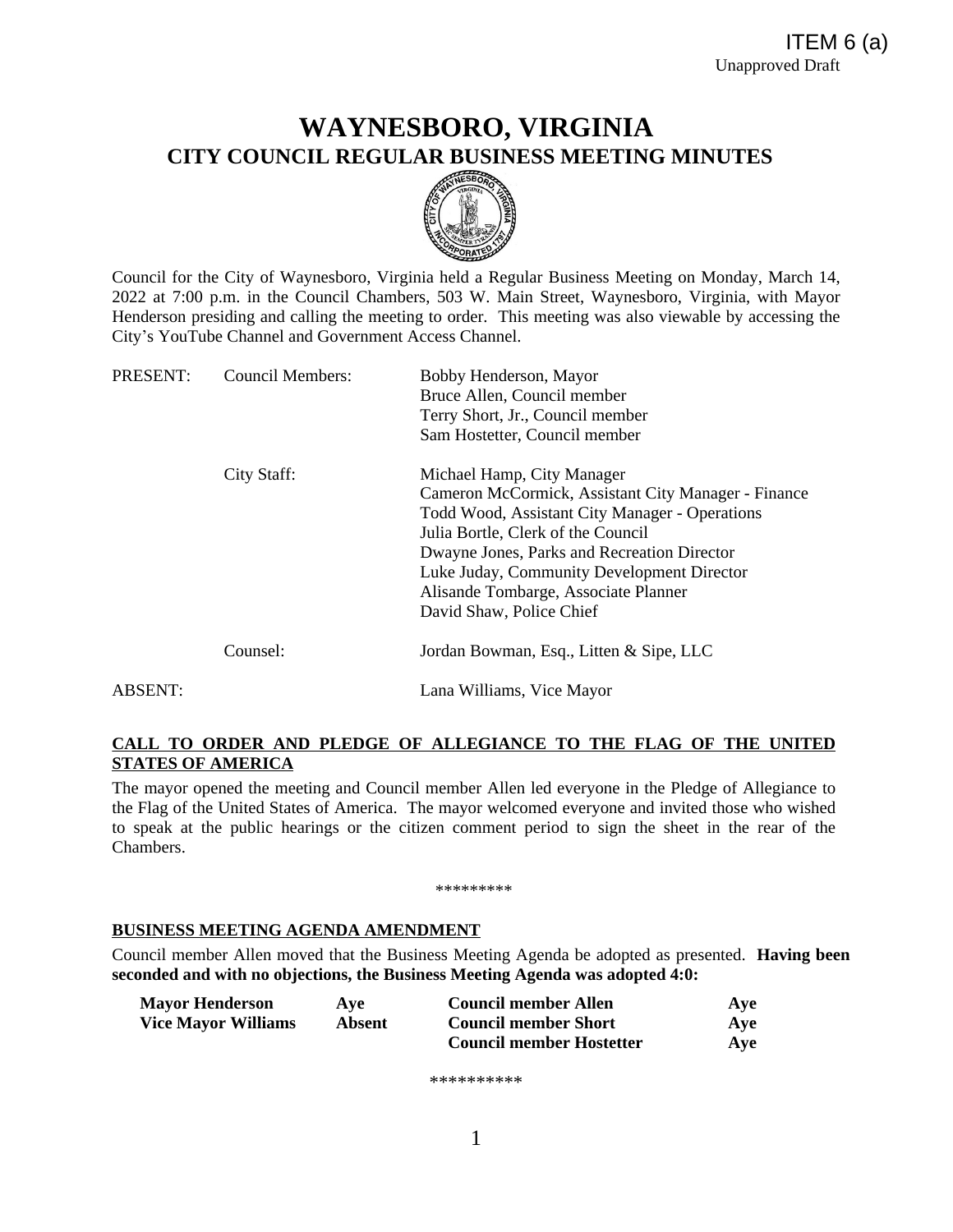Regular Business Meeting Monday, March 14, 2022 Unapproved Draft

### **MATTERS FROM THE MAYOR**

The mayor stated that the city received a letter from a citizen commending the City Manager for his efforts in satisfying her concerns regarding snow removal. Mr. Hamp was thanked by Council.

The mayor also stated that this week is Emergency Management Professionals Week, and Council thanked and acknowledged the efforts of EOC Director Gary Critzer for all his work.

Mayor Henderson welcomed Council member Terry Short back after his absence due to family matters.

\*\*\*\*\*\*\*\*\*\*

### **MATTERS FROM COUNCIL MEMBERS**

Council member Hostetter stated it is National Pi Day and he thanked teachers, particularly math teachers during this celebration.

He then provided his COVID-19 update, stating the numbers remain low. Because the Virginia Department of Health changed their reporting methods, he could not provide a comparison, and he asked people to continue to follow CDC guidelines.

\*\*\*\*\*\*\*\*\*\*

# **CONSENT AGENDA**

Council member Hostetter moved to adopt the Consent Agenda as presented. **Having been seconded and with no objections, the Consent Agenda was adopted 4:0:**

| <b>Mayor Henderson</b>     | Ave    | <b>Council member Allen</b>     | Ave |
|----------------------------|--------|---------------------------------|-----|
| <b>Vice Mayor Williams</b> | Absent | <b>Council member Short</b>     | Ave |
|                            |        | <b>Council member Hostetter</b> | Ave |

a. Consider adopting the minutes from the February 28, 2022 Regular Business Meeting.

b. Second consideration/adoption of an ordinance amending the Pool Fees for City Pools. **(2022-10)** \*\*\*\*\*\*\*\*\*\*

### **CERTIFICATE OF RECOGNITION HONORING MS. KATHY JOHNSON**

The mayor presented a Certificate of Recognition to Ms. Kathy Johnson, acknowledging her long history of volunteerism and promoting the City of Waynesboro, upon the occasion of her relocation to be with her family.

### **CERTIFICATE OF RECOGNITION** (P22-02)

**WHEREAS**, Ms. Kathy Johnson, an outstanding citizen of Waynesboro since 2005, will be relocating from Waynesboro to Texas to be closer to her family; and

**WHEREAS**, Kathy has been an untiring advocate for numerous programs and committees dedicated to the city's marketing and promotion; and

**WHEREAS**, she has served on the Boys & Girls Club of Waynesboro - Staunton and Augusta County Board, the Destination Downtown Waynesboro Board of Directors, and the Library Board of Trustees; and

**WHEREAS**, in addition, Kathy has served on the Augusta Health Community Forum Steering Committee, the Valley Area Community Support, Inc., and the Appalachian Trail Town Advisory Committee; and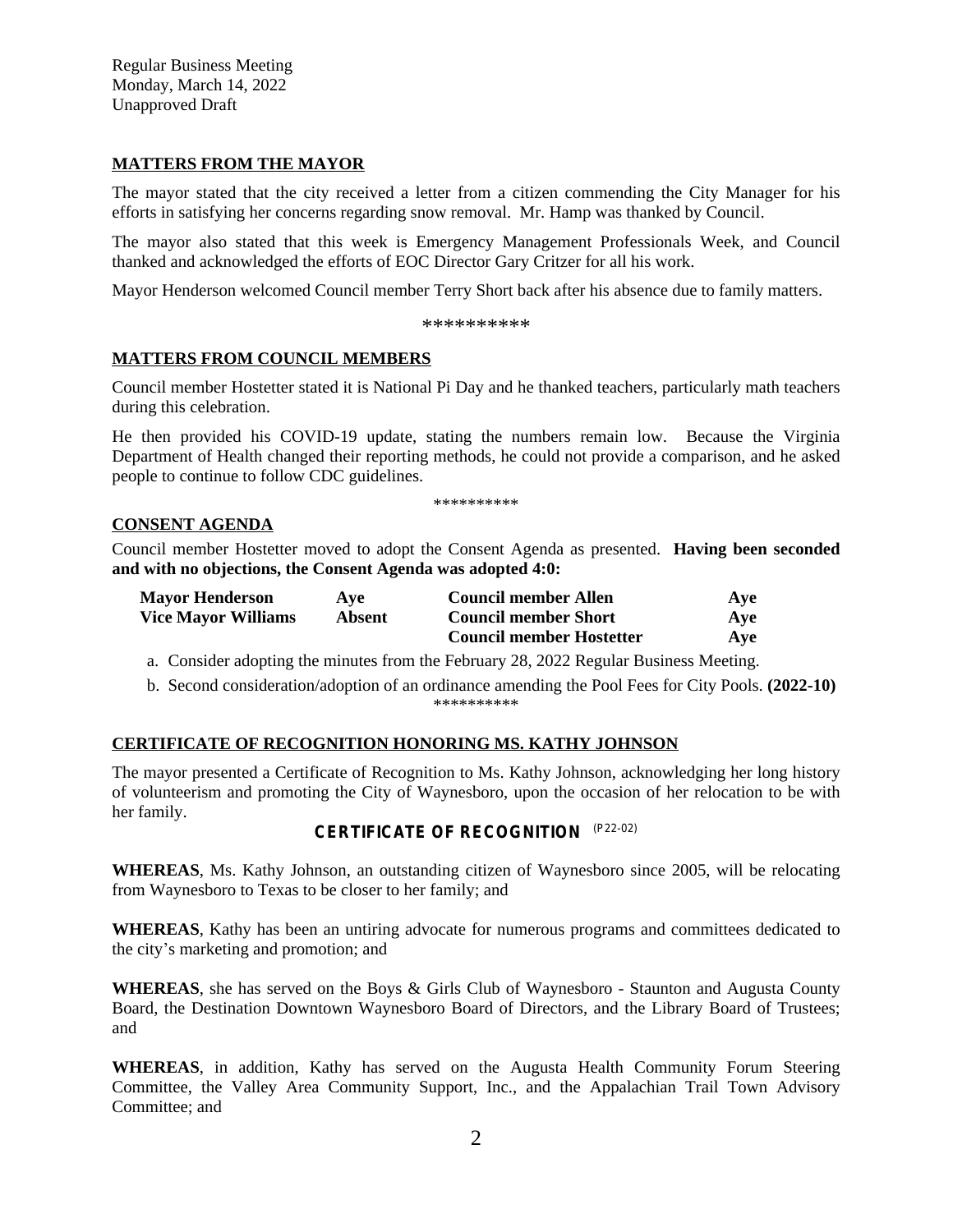**WHEREAS**, as a productive and long-time community service volunteer, she has served the Waynesboro Kiwanis, has served and chaired the Augusta Regional Chamber of Commerce Ambassadors, she has been an Appalachian Trail Angel for fifteen years, and has been an ambassador for the Wayne Theatre; and

**WHEREAS**, while dedicating herself to the improvement and enjoyment of Waynesboro citizens, she is the owner and writer of Murder is a Game;

**NOW, THEREFORE**, I, Bobby Henderson, Mayor, along with the City Council of Waynesboro, do hereby deem it an honor and pleasure to extend this Certificate of Recognition to

### **MS KATHY JOHNSON**

for all of her achievements and on the occasion of her move to be with her family, with sincere congratulations and best wishes for many more happy, productive years.

**IN WITNESS WHEREOF**, I do hereby set my hand, and cause the seal of Waynesboro to be affixed, this 14th day of March, 2022.

\*\*\*\*\*\*\*\*\*\*

# **PUBLIC HEARING - REZONE 0 IVY STREET, WAYNESBORO, VIRGINIA, FROM RS-12 (SINGLE-FAMILY RESIDENTIAL, LARGE LOT) TO RS-7 (SINGLE-FAMILY RESIDENTIAL, SMALL LOT)**

The Community Development Director reviewed the request by Santo LLC to rezone a 37.42-acre property consisting of 1 lot located at 0 Ivy Street, Tax Map Number 4-1-28A, from RS-12, Single-Family Residential (large lot), to RS-7, Single-Family Residential (small lot) *(attachment 47-29)*. The applicant intends to subdivide the property into approximately 107 lots for single-family residences. The request complies with the Comprehensive Plan, and the Planning Commission recommended approval of the request on a 4-0 vote. Staff received input from two citizens primarily concerning the increased traffic that will be caused by the development.

The public hearing was opened at 7:29 p.m. The developer, Mr. Peter Boutros, offered to answer any questions, but with no additional comments from the public and no questions from Council, the public hearing was closed at 7:30 p.m.

Council member Short moved to introduce the ordinance **REZONING 0 IVY STREET, TAX MAP NO. 4-1-28A FROM RS-12, SINGLE-FAMILY RESIDENTIAL, TO RS-7, SINGLE-FAMILY RESIDENTIAL** . The motion was seconded, but to further discuss and evaluate potential traffic implications and concerns about the widening of Rt. 254, Council member Short moved to table the matter to the March 28, 2022 meeting. Having been second, the ordinance was tabled to the March 28, 2022 regular business meeting.

### \*\*\*\*\*\*\*\*\*\*

# **PUBLIC HEARING - AMENDING CITY CODE, CHAPTER 1, SECTION 1-12, WARD BOUNDARIES OF THE CITY OF WAYNESBORO VIRGINIA VOTING WARDS**

Virginia Code Section 24.2-304.1B reiterates the Constitutional requirements that local districts shall "give as nearly as practicable representation in proportion to the population of the district or ward," and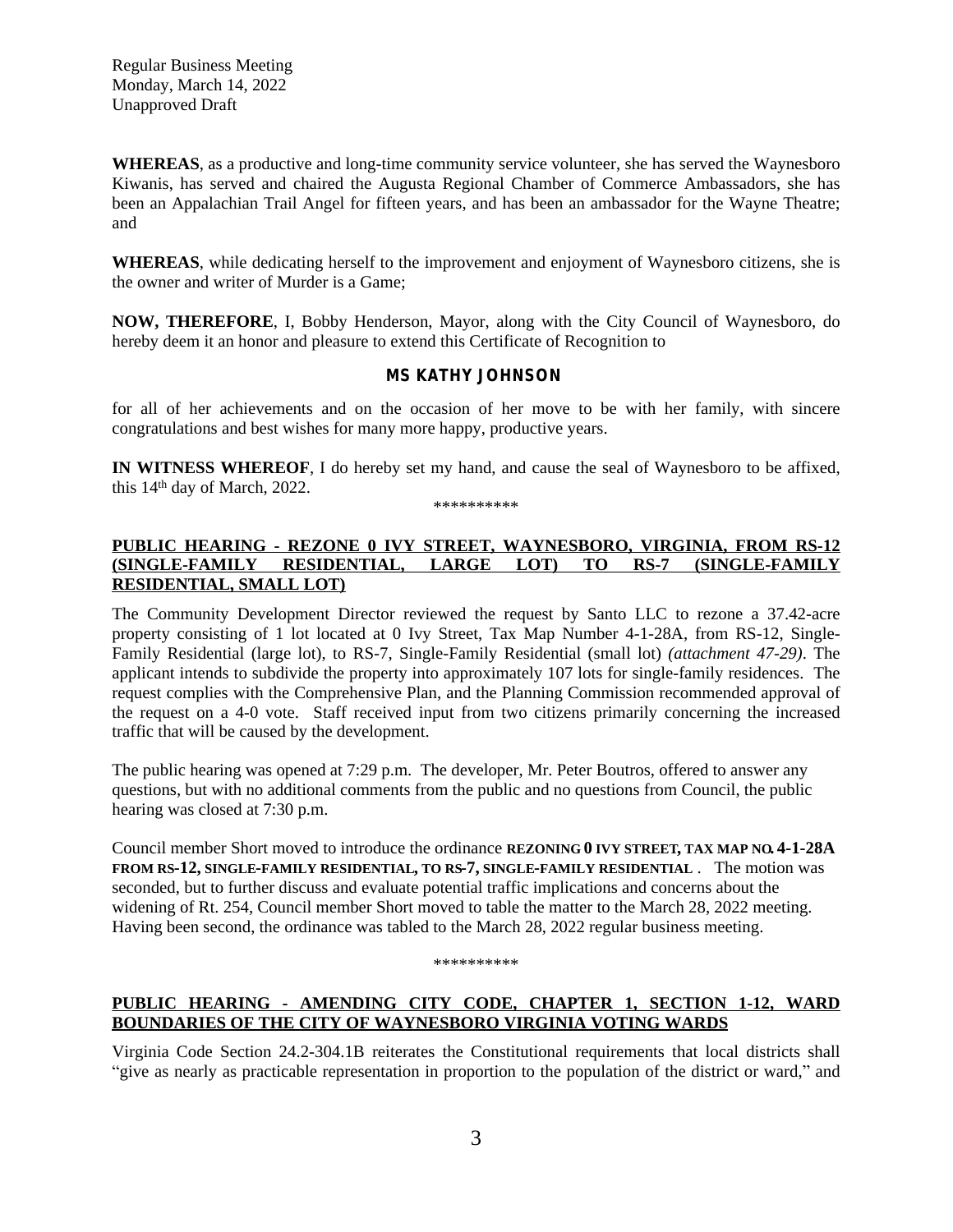Regular Business Meeting Monday, March 14, 2022 Unapproved Draft

that the districts must "be composed of contiguous and compact territory." The City Manager then reviewed the existing ward boundaries and the proposed ward boundaries.

The public hearing was opened at 7:37 p.m.

*Andrea Jackson, Waynesboro*: suggested paper copies of information be available prior to meetings so citizens can better understand before meetings. Also, the mayor should be an elected position.

With no further comments from citizens, the public hearing was closed at 7:41 p.m.

There will be a second public hearing held at the March 28, 2022 regular business meeting. Council member Short moved to introduce an ordinance **AMENDING CHAPTER 1, SECTION 1-12, OF THE WAYNESBORO CITY CODE TO ADJUST THE BOUNDARIES OF THE CITY OF WAYNESBORO, VIRGINIA VOTING WARDS**. Having been seconded and with no further discussion, the ordinance will be considered for adoption after the public hearing at the March 28, 2022 regular business meeting.

\*\*\*\*\*\*\*\*\*\*

## **PUBLIC HEARING - RESOLUTION AMENDING THE COMMUNITY DEVELOPMENT BLOCK GRANT ANNUAL ACTION PLAN FOR FEDERAL FISCAL YEARS 2020 AND 2021**

In 2013, the city received from the U.S. Department of Housing and Urban Development (HUD) annual funding through the Community Development Block Grant (CDBG) Entitlement Communities Program. The City also received additional funding for Federal fiscal years 2020 and 2021 through the CARES act, however these funds had added restrictions requiring a tie-back to Coronavirus response.

Due to lack of clarity regarding projects that are eligible for the CDBG Coronavirus response money, the City's proposed Annual Action Plan was not accepted by HUD. The City also has several outstanding budget issues that make it important for the City to do projects that can be completed quickly. Therefore, staff recommends acting on a number of Parks and Recreation projects that are shovel ready and meet HUD's criteria. Additionally, the City has a pedestrian project partially designed at 4<sup>th</sup> Street and Delphine Avenue that it was unable to fund with previous allotments of CDBG money. Staff are thus proposing amended budgets. The Community Development Director made a presentation regarding the proposed amendments and funding limitations (*attachment 47-30*).

Mr. Short suggested Council receive an overview presentation regarding Kirby Avenue.

The public hearing was opened at 7:48 p.m.:

*Andrea Jackson, Waynesboro*: suggested uses for the CARES Act funding rather than using it for the downtown area.

With no further comments, the public hearing was closed at 7:51 p.m.

Council member Allen moved to adopt the resolution approving amendments to the fiscal year 2020 and fiscal year 2021 Community Development Block Grant Annual Action Plans. Having been seconded and with no objections, the resolution was adopted 4-0:

| <b>Mayor Henderson</b>     | Ave    | <b>Council member Allen</b>     | Ave        |
|----------------------------|--------|---------------------------------|------------|
| <b>Vice Mayor Williams</b> | Absent | <b>Council member Short</b>     | Ave        |
|                            |        | <b>Council member Hostetter</b> | <b>Ave</b> |

### **RESOLUTION** (R22-06)

### **APPROVING AMENDMENTS TO FY2020 AND FY2021 COMMUNTIY DEVELOPMENT BLOCK GRANT ANNUAL ACTION PLANS**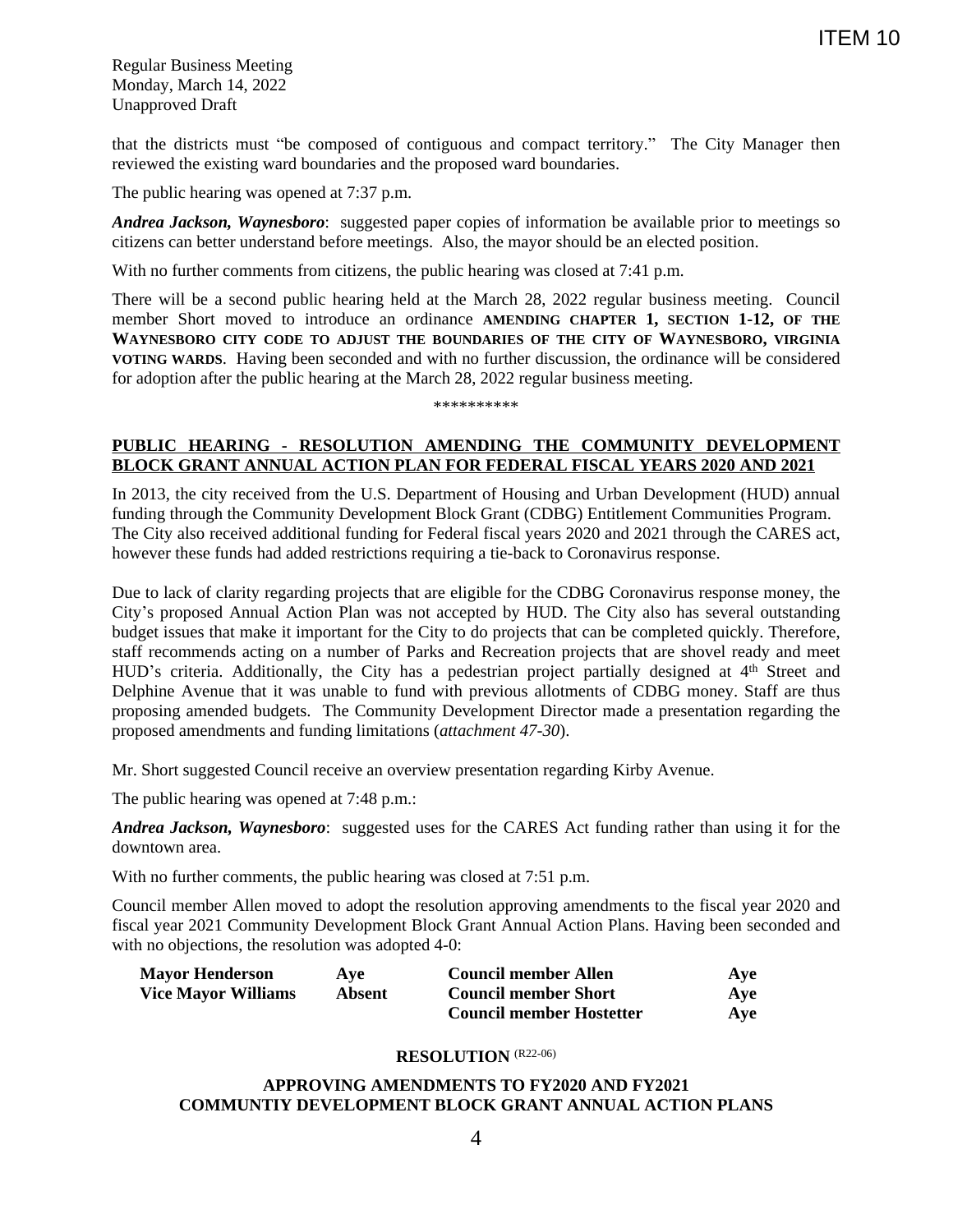**WHEREAS**, under Title I of the Housing and Community Development Act of 1974, as amended, the Secretary of the U.S. Department of Housing and Urban Development ("HUD") is authorized to extend financial assistance to communities in the elimination or prevention of slums or urban blight, or activities which will benefit low and moderate income persons, or other urgent community development needs; and

**WHEREAS**, the City Council has approved annual action plans for the City's FY 2020 and FY 2021 entitlement amounts for Community Development Block Grant ("CDBG") funds (collectively, the "Action Plans"); and

**WHEREAS**, the FY 2021 Action Plan also includes additional CDBG-CV funds that were allocated in response to the COVID-19 pandemic; and

**WHEREAS**, the City has now proposed amendments to the Action Plans, which amendments are necessary to comply with HUD requirements to be able to spend the CDBG money; and

**WHEREAS**, the amendments to the Action Plans have been noticed in accordance with all applicable requirements and public comments have been solicited and received with respect to the same.

**NOW, THEREFORE**, be it resolved by the City Council of Waynesboro, Virginia, as follows:

- 1. That the amended FY 2020 Annual Action Plan and the amended FY 2021 Annual Action Plan are hereby approved as attached hereto and upon certification by the City Manager that all Citizen Participation Plan (CPP) requirements have been met.
- 2. That the City Council is cognizant of the conditions that are imposed in the undertaking and carrying out of community development, affordable housing and emergency homeless activities with federal financial assistance, including those relating to (a) the relocation of site occupants, (b) the prohibition of discrimination because of race, color, age, religion, sex, disability, familial status, or national origin and other assurances as set forth under the certifications.
- 3. That the City Manager, on behalf of the City of Waynesboro, is authorized to file the amended Action Plans with the U.S. Department of Housing and Urban Development, and is further authorized to act as an authorized representative of the City to sign any and all documents in regard to these programs and to take any and all other actions necessary and reasonable to effect the purposes of this Resolution.
- 4. That the City Manager, on behalf of the City of Waynesboro, is hereby authorized to provide assurances and/or certifications as required by the Housing and Community Development Act of 1974, as Amended, the National Affordable Housing Act of 1990, as Amended, and the Stewart B. McKinney Homeless Assistance Act, as Amended, and also any supplemental or revised data which the U.S. Department of Housing and Urban Development may request in connection with the review of this Application.

| н.<br>۰ |  |
|---------|--|
|         |  |

CITY OF WAYNESBORO

Clerk of Council Mayor

\_\_\_\_\_\_\_\_\_\_\_\_\_\_\_\_\_\_\_\_\_\_\_\_\_\_\_\_ \_\_\_\_\_\_\_\_\_\_\_\_\_\_\_\_\_\_\_\_\_\_\_\_\_\_\_\_\_\_\_\_\_\_\_\_\_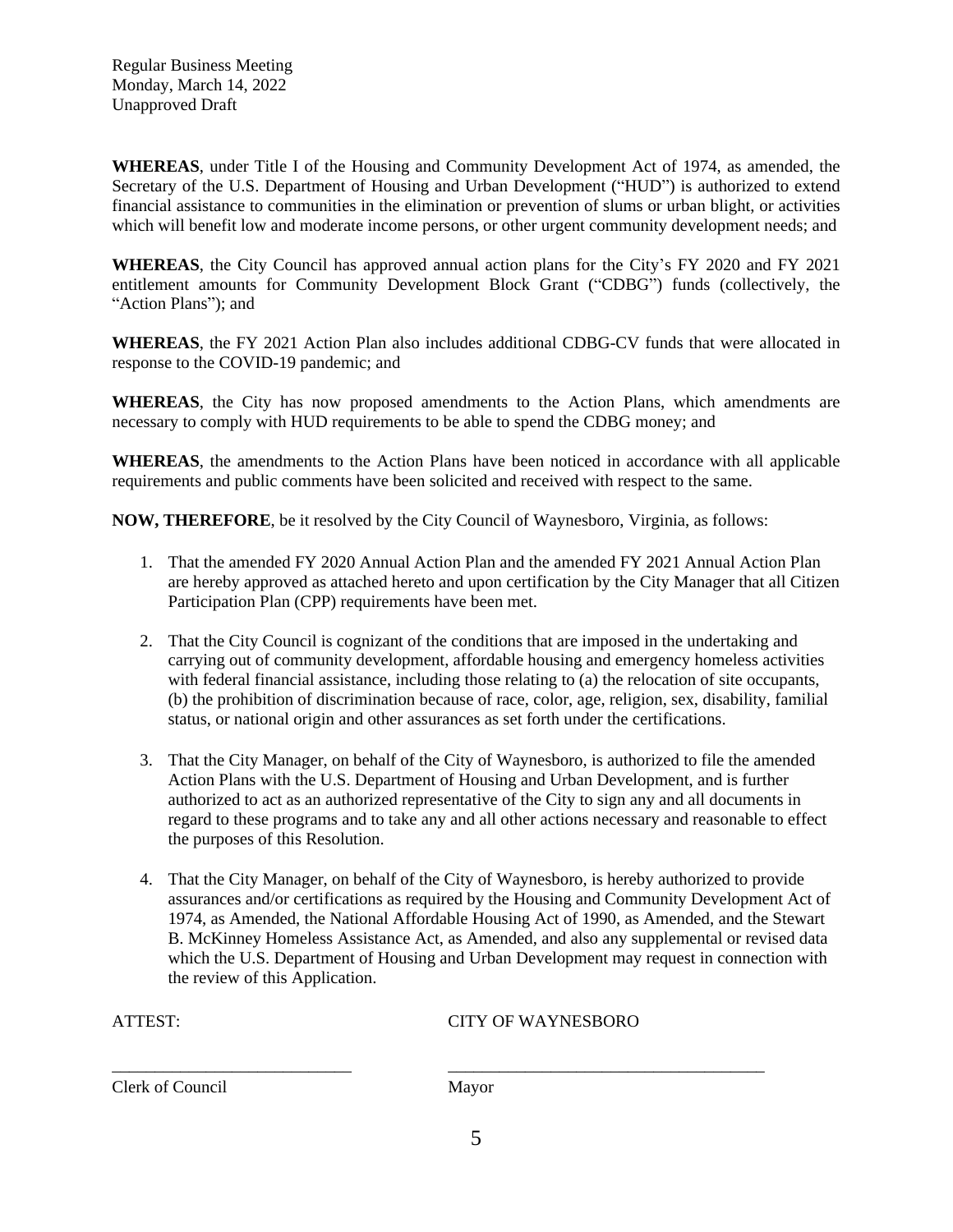#### \*\*\*\*\*\*\*\*\*\*

## **RESOLUTION AUTHORIZING THE CITY MANAGER OR HIS DESIGNEE TO SIGN DOCUMENTS AND TAKE ACTION ON VIRGINIA DEPARTMENT OF TRANSPORTATION PROJECTS**

Council member Allen moved to adopt a resolution authorizing the City Manager or his designee to sign documents and take action regarding Virginia Department of Transportation (VDOT) projects. Having been seconded and with no objections, the resolution was adopted 3-0 with Council member Terry Short, Jr. abstaining due to his employment with VDOT:

| <b>Mayor Henderson</b>     | Ave    | <b>Council member Allen</b>     | Ave            |
|----------------------------|--------|---------------------------------|----------------|
| <b>Vice Mayor Williams</b> | Absent | <b>Council member Short</b>     | <b>Abstain</b> |
|                            |        | <b>Council member Hostetter</b> | Ave            |

# **RESOLUTION (R22-07) FOR BLANKET PROJECT FUNDING COMMITMENT AND FOR BLANKET SIGNATURE AUTHORITY**

**WHEREAS**, the City of Waynesboro, Virginia (the "City") administers transportation projects under agreements with the Virginia Department of Transportation ("VDOT Projects"); and

**WHEREAS**, the City desires to provide clear commitment for funding VDOT Projects and clear signature authority for signing Project Administration agreements.

**NOW, THEREFORE, BE IT RESOLVED** by the City Council of the City of Waynesboro, Virginia that:

1. The City of Waynesboro hereby commits to fund its local share of preliminary engineering, right-of-way and construction (as applicable) of the project(s) under agreement with the Virginia Department of Transportation in accordance with the project financial document(s);

2. The City Manager, acting City Manager, and either's designee, are authorized to execute all agreements and/or addendums for any approved projects with the Virginia Department of Transportation; and

3. The City Manager, acting City Manager, and either's designee, are authorized to take all actions reasonably necessary to effectuate and carry out the purpose of this Ordinance.

Mayor, City of Waynesboro

\_\_\_\_\_\_\_\_\_\_\_\_\_\_\_\_\_\_\_\_\_\_\_\_\_\_\_\_\_\_\_\_\_

\*\*\*\*\*\*\*\*\*\*

### **HISTORICAL COMMISSION APPOINTMENT**

Council member Allen moved to appoint Ms. Kelly Sheely to the Historical Commission for an unexpired four-year term ending August 31, 2025. Having been seconded and with no objections, the motion was adopted 4:0: